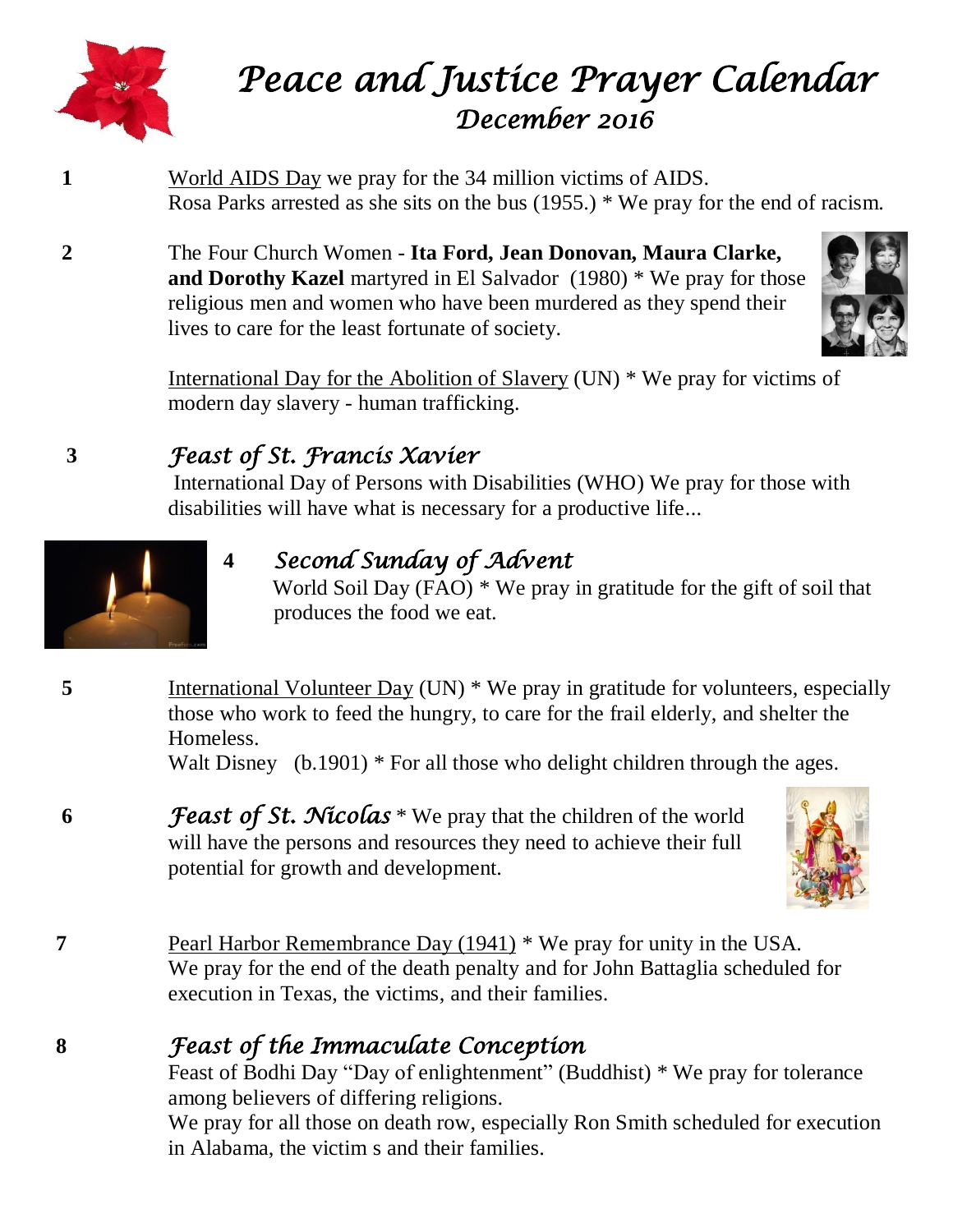

 **9** *Feast of St. Juan Diego* \* We pray for the people of Mexico and for the end of violence related to drug trafficking.

International Anti-Corruption Day (UN) \* We pray for integrity of government officials.

*10* Universal Human Rights Day (UN) \* We pray that all may have basic human rights.

> In gratitude for 2016 Nobel Peace Prize winner Juan Manuel Santos, Columbia's President who has worked for peace in his country for 50 years.



**11** *Third Sunday of Advent*

 International Mountains Day (UN) In gratitude for the gift of mountains which help sustain life on earth. El Mozote Massacre in El Salvador (1981) \* We pray for the end of violence in Central America.

**12** *Feast of Our Lady of Guadalupe* \* We pray in gratitude for the contributions of the Hispanic people to our world. Islamic Feast of Mawlid-An-Nabi "Birth of the Prophet Mohammed" We pray for all Muslims.



## **13** *Feast of St. Lucy* - Martyr

We pray "that the scandal of child soldiers may be eliminated" Pope Francis Monthly Intention

#### **December 14-18**

Vigil for gun violence victims and National Gun Violence Prevention \* We pray for victims of gun violence and for legislation that will restrict gun access and violence.

# **14** *Feast of St. John of the Cross* \* We pray for all Carmelites and Church

reformers.

Sandy Hook School Shooting (2012) - 26 victims \* For the end of violence in our countries and communities.

**15** U.S. Bill of Rights ratified (1791) \*. We pray that the U.S. government will ensure that all the rights of its citizens and countries which it provides funds are protected.





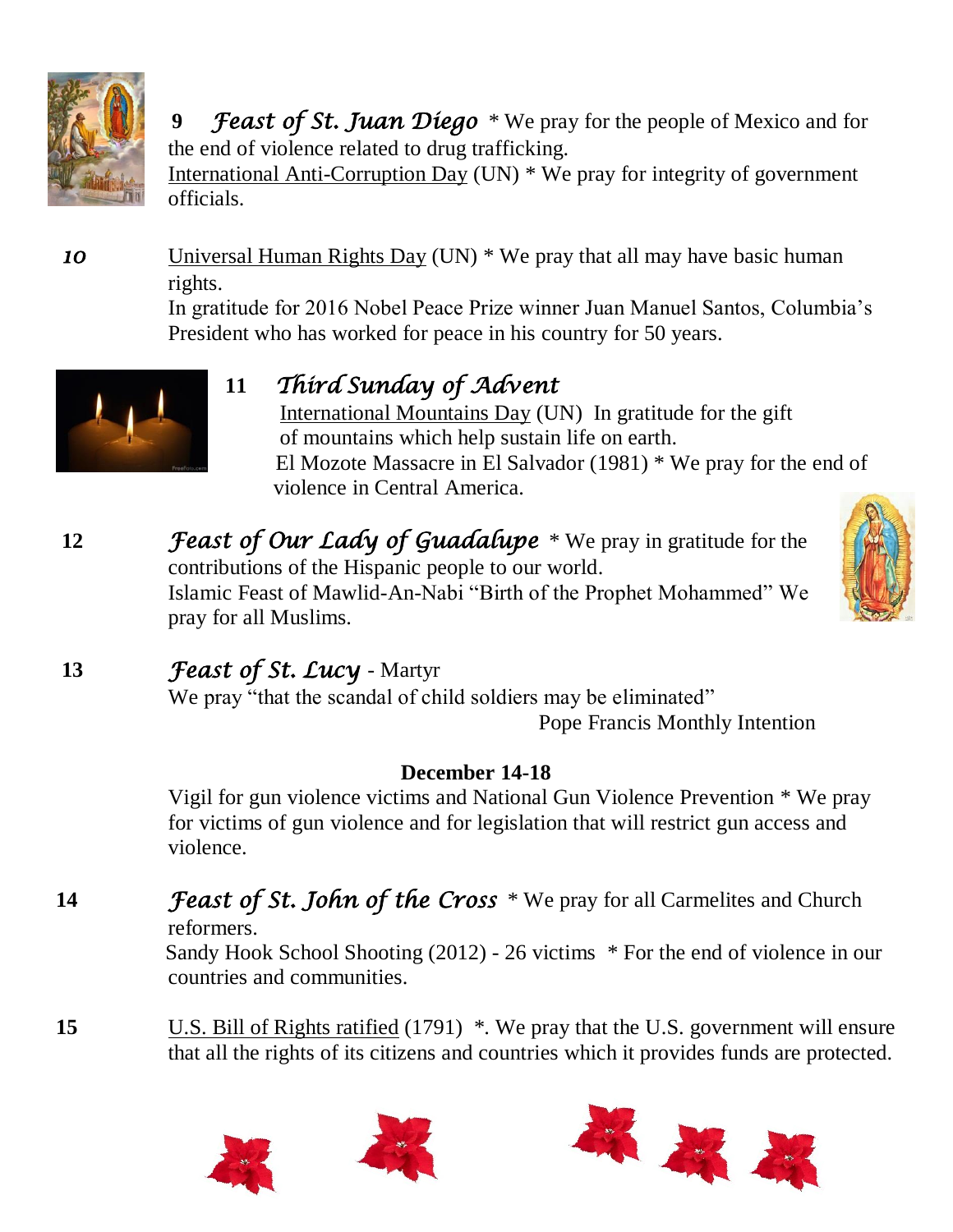#### **December 16-24**

Los Posados is celebrated in Mexico, Philippines, Spain, Puerto Rico symbolizing the journey of Mary and Joseph to find lodging. \* Let us remember all those who are without lodging.

- **16** We pray "that the peoples of Europe may rediscover the beauty, goodness, and truth of Gospel which gives joy and hope to life." Pope Francis Monthly Intention
- **17** *O* **Wisdom of God! Give our political leaders the ability to lead with the wisdom** of God for the common good of the people. Pope Francis (b. 1936). \* We pray in gratitude for Francis and his service to all creation and peoples.



# 18 *Fourth Sunday of Advent*

*O* God of Strength! Be with those who are strangers in unknown, unfriendly lands and keep them safe and find them homes. 13<sup>th</sup> Amendment abolishing slavery went into effect (1865)

### **19** *O Flower of Jesse's Stem!*

Protect the Children of the world from all evils, especially the children of refugees, immigrants, and persecuted Christians. We pray for peace as U.S.A. Presidential Electors vote.

#### **20** *O Key of David!*

International Solidarity Day (UN) \* Let all peoples and governments work to eliminate poverty by 2030 (The 17 UN Sustainability Development Goals)

#### **21** *O Radiant Daw***n!**

Shine your light of peace on those who have died in the streets of the world without family or shelter. Homeless Memorial Day (USA) First Day of Winter -1` 'Cheer up!' The days are getting longer.

## **22** *O God of all the earth!*

Bring peace to our World.

#### **23** *O Emmanuel!*

Be with us! Be the hope for those who live in the despair of violence, drugs, and poverty.

**24** Hanukkah begins (ends Jan 1) \* We pray for peace in Israel and Palestine for the safety of all those **c**elebrating at the Holy sites. .